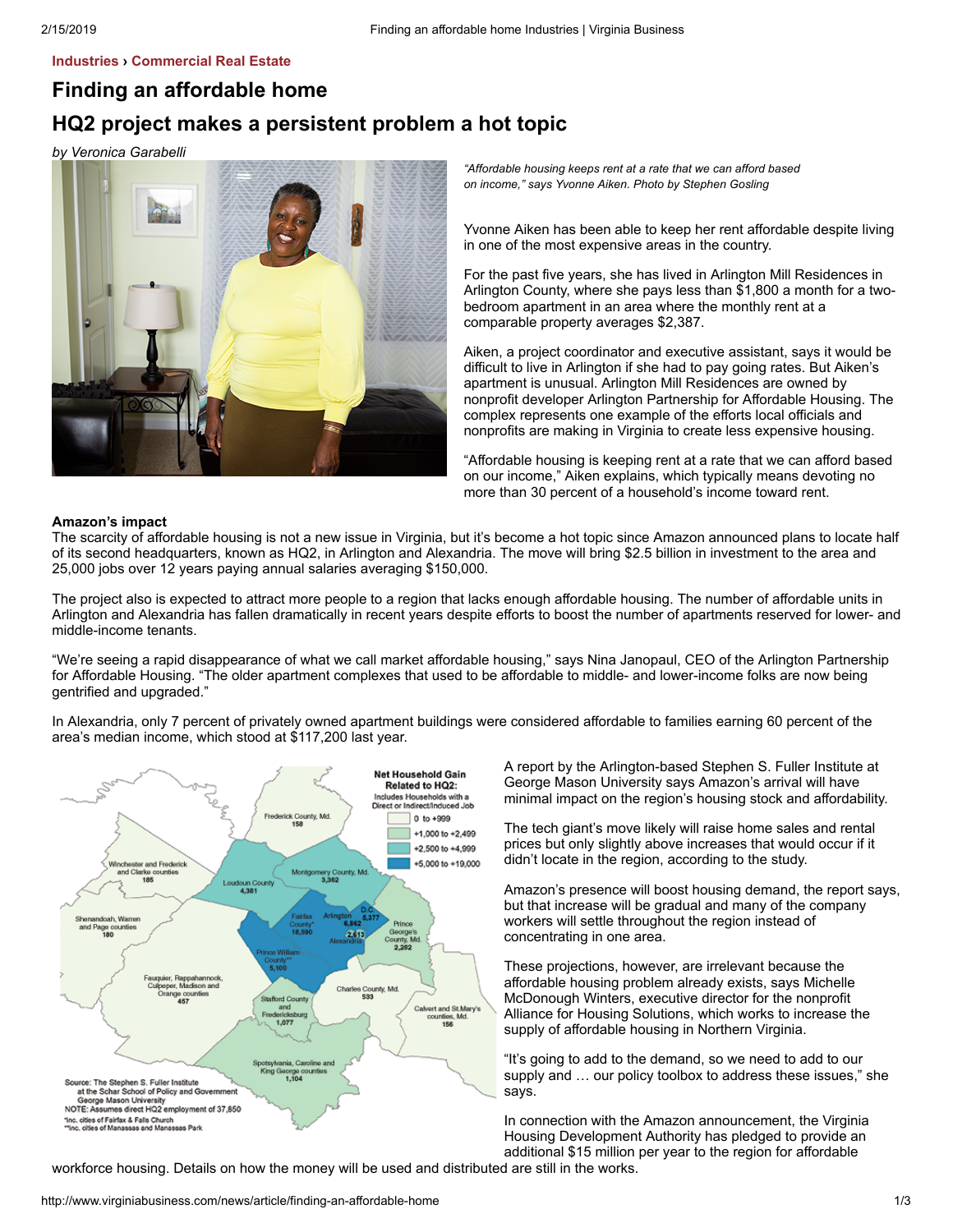Alexandria expects to spend at least \$8 million annually on affordable housing during the next 10 years. About \$1 million of that amount will be earmarked to meet housing needs created by Amazon. Arlington, meanwhile, expects to allocate about \$7 million per year on affordable projects in the neighborhoods near Amazon's headquarters.

David Cristeal, director of Arlington's housing division, is confident the county will be able to accommodate the influx of new Amazon workers, but he also believes they will put pressure on housing prices.

"That's been happening anyway," he says. "I don't think Amazon coming here is going to change the direction of where we're going."

Arlington continues to look for creative ways to increase its housing stock, Cristeal says. For example, his division plans to recommend that the county board adopt an ordinance allowing property owners to build small, detached residences on their properties. (Think of a small cottage for grandma.)

Current law allows a small living space, such as a basement apartment, to be created from an existing structure but does not allow new buildings on the same property.

Future strategies also could include allowing two 2,000-square-foot houses to be built where one 4,000-square-foot structure once stood. "Theoretically, that would make one home half the price and be expanding affordability," Cristeal says.

Officials also are keeping a close eye on properties that originally were built as affordable housing but have completed the compliance period required for keeping rents below market rate. These properties often are sold to the highest bidder and upgraded to command higher rents. Virginia localities are working with VHDA to find ways to keep these properties affordable.

Localities and nonprofit developers also are helping turn unconventional properties into housing. The Arlington Partnership for Affordable Housing, for example, bought the American Legion Post building on Washington Boulevard, hoping to turn it into 160 affordable housing apartments. The bottom floor will serve as the new headquarters for the American Legion Post 139, and veterans will be given preference in renting the apartments. The partnership hopes to secure funding and permits for the project by June and start construction next year.

In Alexandria, AHC Inc., a nonprofit developer, is working with the Episcopal Church of the Resurrection in the city's Beauregard neighborhood to convert it into 113 affordable apartments and a new church building. Construction should begin this year and be finished by 2021.

#### **Affordability in other areas**

Amazon's headquarters project has shined a spotlight on housing issues in Northern Virginia, but lower- and middle-income families throughout the commonwealth face problems finding affordable places to live.

A state-commissioned report found that one in three Virginia households in the state in 2015 were spending more than 30 percent of their income on rent or mortgage payments. In response, Gov. Ralph Northam has proposed adding \$19 million in the current two-year budget to address housing issues.

The report found that affordability problems were most acute in Hampton Roads, where 52 percent of renters spent more than 30 percent of their income for housing, followed by Richmond (47 percent) and Northern Virginia (44 percent).

In fact, eviction rates in Richmond and Hampton Roads are among the highest in the country, according to a 2016 analysis by the Eviction Lab at Princeton University. In Richmond, 11.4 per 100 renter homes were evicted that year, giving it an eviction rate of 11.4 percent. (No. 2 among the nation's larger cities). Hampton, Newport News, Norfolk and Chesapeake also ranked among the top 10 with eviction rates ranging from nearly 8 percent in Chesapeake to almost 10.5 percent in Hampton.

During the past decade, Richmond has attracted a wave of new residents and private investment, leading to the redevelopment of many long-neglected parts of the city. Rising rents, however, have been blamed for pushing out lower-income residents.

The Better Housing Coalition, a Richmond nonprofit, wants to ensure people with modest incomes have access to high-quality housing. "Long-term residents that have been in a community when it was struggling want the opportunity to stay when the community gets better," says Greta J. Harris, the group's president and CEO.

Harris was co-chair of a housing task force appointed by Richmond Mayor Levar Stoney. The group's mission has morphed into a bigger project, examining housing affordability issues throughout Central Virginia. Richmond and Chesterfield, Henrico and Hanover counties are working with the nonprofit Partnership for Housing Affordability to orchestrate a regional strategy. The group hopes that by the end of this year the localities will have a framework for tackling affordable housing issues individually and collectively.

Regional cooperation would be helpful, for example, if localities wanted to implement "mandated inclusionary zoning," which is in place in some areas of Northern Virginia.

That type of zoning would require developers to designate a portion of their projects for affordable housing in exchange for receiving incentives. Implementing the zoning change would require Virginia General Assembly approval for each locality. Such legislation, supporters believe, would be more likely to pass if requested by a regional group rather one locality.

The Better Housing Coalition also supports implementing property-tax ceilings, which cap the taxes residents pay based on their age, income and the length of time they've lived in an area. Harris says the move would allow families to stay in neighborhoods while properties appreciate in value.

These methods may help tackle affordable housing problems, but there is no easy answer, Harris says.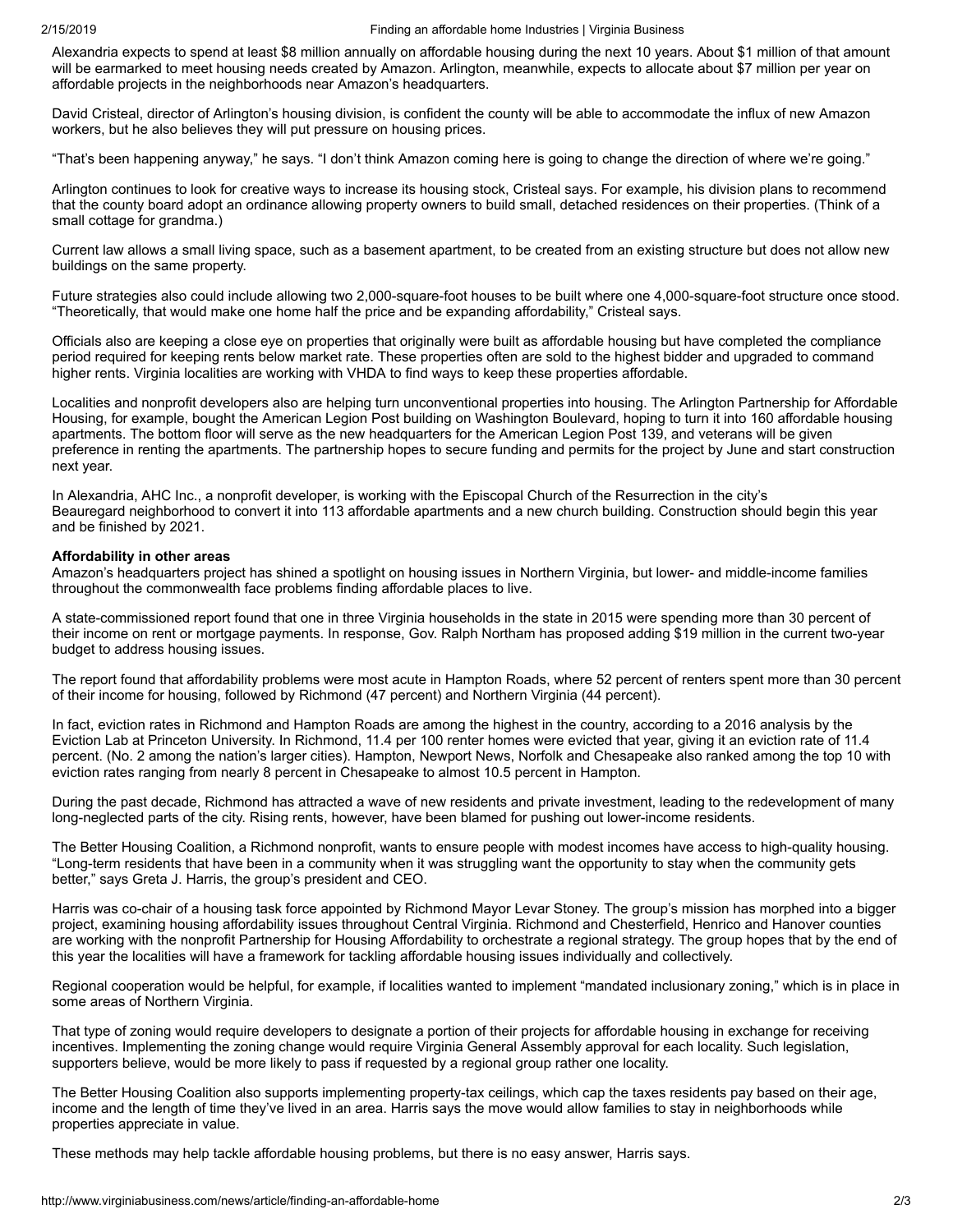"It's a long game," she says. "It's not something that has a quick fix."

# **Reader Comments**

| 0 Comments             |                      | <b>Virginia Business</b> |                              | <b>D</b> Login |
|------------------------|----------------------|--------------------------|------------------------------|----------------|
| $\heartsuit$ Recommend |                      | ■ Tweet f Share          |                              | Sort by Best ~ |
|                        | Start the discussion |                          |                              |                |
|                        | <b>LOG IN WITH</b>   |                          | OR SIGN UP WITH DISQUS $(2)$ |                |
|                        |                      |                          | Name                         |                |

Be the first to comment.

#### **ALSO ON VIRGINIA BUSINESS**

# **[Northam seeks clarity on unemployment rules as shutdown](http://disq.us/?url=http%3A%2F%2Fwww.virginiabusiness.com%2Fnews%2Farticle%2Fnortham-seeks-clarity-on-unemployment-rules-as-shutdown-drags-on&key=6-H2o1dNkXFqsMSEYHGb4A) drags on**

#### 1 comment • 23 days ago

**frank papcin** — leave it to a democrat to give federal workers out of [work,... because the leader of the house refuses to fund a wall for](http://disq.us/?url=http%3A%2F%2Fwww.virginiabusiness.com%2Fnews%2Farticle%2Fnortham-seeks-clarity-on-unemployment-rules-as-shutdown-drags-on&key=6-H2o1dNkXFqsMSEYHGb4A) President …

## **[Teaching outside the box Industries | Virginia Business](http://disq.us/?url=http%3A%2F%2Fwww.virginiabusiness.com%2Fnews%2Farticle%2Fteaching-outside-the-box&key=HxFBzzkAEfrCMAzVPbnzcA)**

### 1 comment • 2 months ago

**rkthomas13** — It is highly ironic that a university dedicated to [sheltering its young people from any burden of thinking about life in](http://disq.us/?url=http%3A%2F%2Fwww.virginiabusiness.com%2Fnews%2Farticle%2Fteaching-outside-the-box&key=HxFBzzkAEfrCMAzVPbnzcA) general should …

# **[Fairfax County library report makes its case in business](http://disq.us/?url=http%3A%2F%2Fwww.virginiabusiness.com%2Fnews%2Farticle%2Ffairfax-county-library-report-makes-its-case-in-business-terms&key=bAjhbW0cu3naqHaZoHGlrw) terms**

1 comment • 2 months ago

**Terry Maynard** — [One way to run up ROI is to slash costs faster than](http://disq.us/?url=http%3A%2F%2Fwww.virginiabusiness.com%2Fnews%2Farticle%2Ffairfax-county-library-report-makes-its-case-in-business-terms&key=bAjhbW0cu3naqHaZoHGlrw) returns can decline. Given at least a decade of massive cuts in FCPL …

## **[Undergraduate tuition climbs in Virginia for upcoming](http://disq.us/?url=http%3A%2F%2Fwww.virginiabusiness.com%2Fnews%2Farticle%2Fundergraduate-tuition-climbs-in-virginia-for-upcoming-school-year&key=lOGRj8dfkl5klqTlrGiNzA) school year**

#### 2 comments • 6 months ago

**C Ken Davis Sr** — the true question is why the cost of higher [education has gone up so much. Maybe it is because too much](http://disq.us/?url=http%3A%2F%2Fwww.virginiabusiness.com%2Fnews%2Farticle%2Fundergraduate-tuition-climbs-in-virginia-for-upcoming-school-year&key=lOGRj8dfkl5klqTlrGiNzA) emphasis is on college …

✉ **Subscribe** d **[Add Disqus to your siteAdd DisqusAdd](https://publishers.disqus.com/engage?utm_source=vbmdev&utm_medium=Disqus-Footer) [Disqus' Privacy PolicyPrivacy PolicyPrivacy](https://disqus.com/)**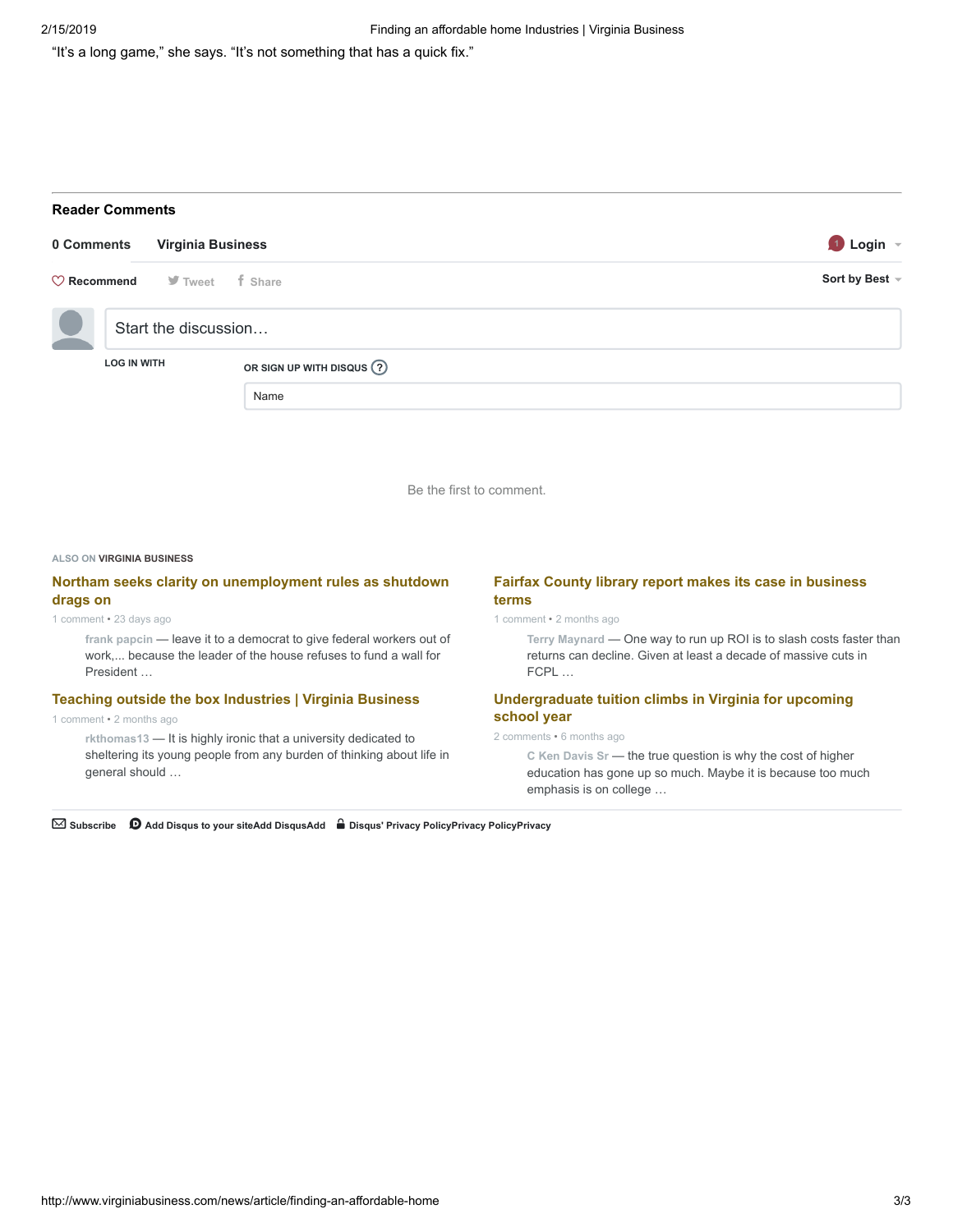http://www.fairfaxtimes.com/articles/self-driving-cars-set-a-path-to-reston/article\_b3a00b00-3193-11e9-8431-3bb2ea6b2659.html

# Self-driving cars set a path to Reston

By Angela Woolsey/Fairfax County Times Feb 15, 2019 Updated Feb 15, 2019



The future of driving in Fairfax County may be in the hands of machines, or so Brookfield Properties hopes.

The real estate developer announced on Feb. 7 that it has partnered with the Boston-based self-driving vehicle technology company Optimus Ride to deploy autonomous cars at its Halley Rise property in Reston.

"Brookfield is constantly exploring innovations that can improve the experience of our tenants," Brookfield Properties executive vice president Greg Meyer said. "We are excited to engage with Optimus Ride to deploy this program in an effort to increase mobility and add convenience for our tenants in their day-to-day lives."

Located near the future Reston Town Center Metro station at the former Reston Crescent, Halley Rise is a 36-acre property that Brookfield plans to transform into 3.5 million square feet of retail, residential housing, offices, and public green space.

The \$1.4 billion mixed-use development will be anchored by Reston's first Wegman's Food Market, and Brookfield announced in December that construction was expected to begin in the middle of 2019.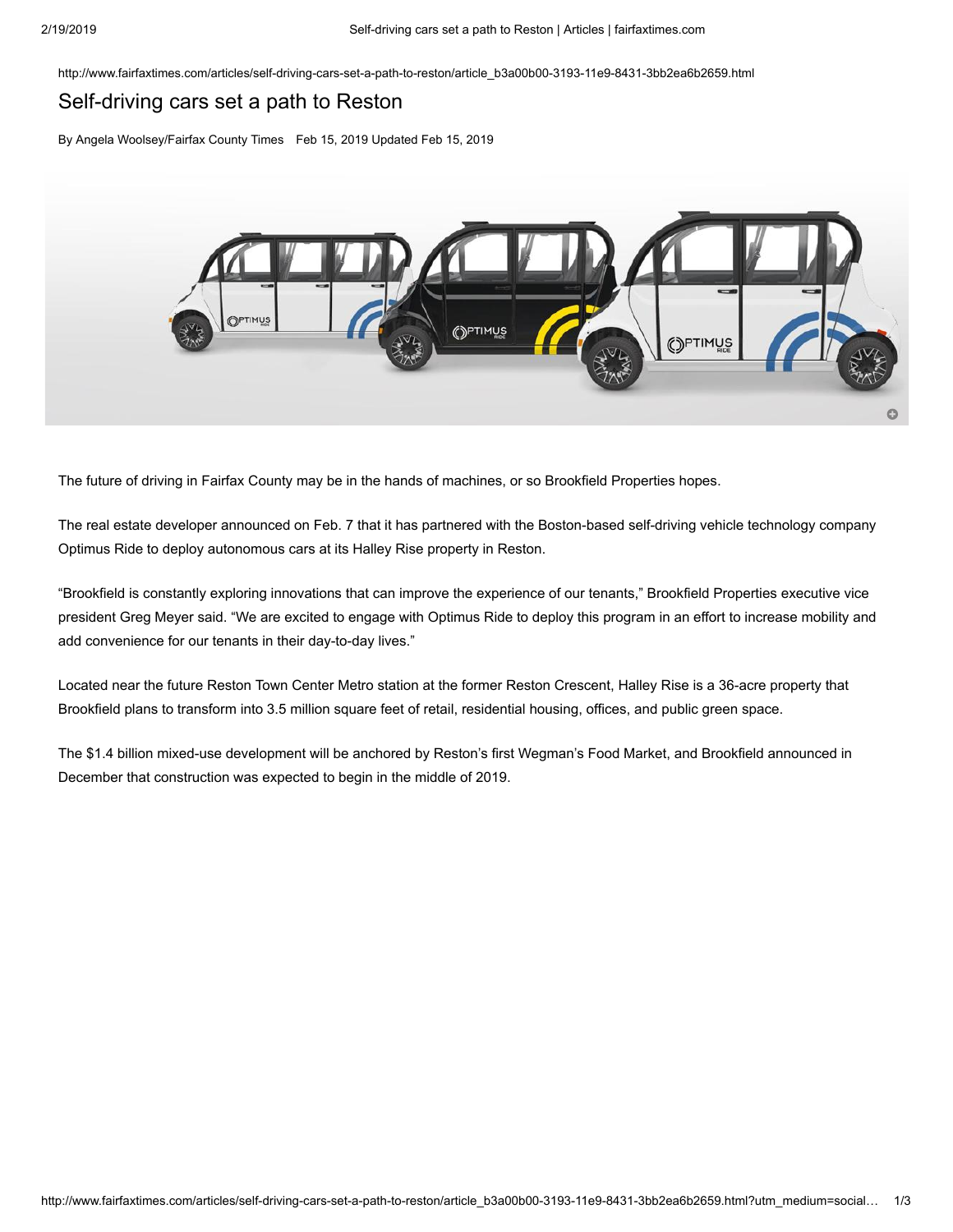2/19/2019 Self-driving cars set a path to Reston | Articles | fairfaxtimes.com



Brookfield Properties plans to start construction on Halley Rise, a 36-acre mixed-use development anchored by Wegman's, in the middle of this year. PHOTO COURTESY BROOKFIELD PROPERTIES

Brookfield has already committed to incorporating electric vehicle charging stations at Halley Rise, so the introduction of self-driving vehicles seems like an extension of that effort to take a forward-thinking approach to the community's transportation infrastructure.

Launched as a spinoff company from the Massachusetts Institute of Technology, Optimus Ride specializes in building self-driving vehicles that operate within geo-fenced environments, meaning they are programmed to stay within a designated area.

The company has been using its technology in the real world since at least June 2017, when it received approval from the Massachusetts Department of Transportation to test vehicles on public roads and properties in the City of Boston and elsewhere in Massachusetts.

However, Halley Rise is the first place outside Boston where Optimus Ride will deploy self-driving vehicles for public use.

The planned Reston mixed-use development appealed to Optimus Ride because of its proximity to a Metro station and because the area is well-developed even before Brookfield officially starts construction.

"We started here because there are already tenants on-site, which we can provide mobility [to] today," Optimus Ride co-founder and CEO Ryan Chin said. "During development, we can augment the system by adding more vehicles and more routes as more people occupy the site."

Optimus Ride plans to start its self-driving program at Halley Rise by deploying three vehicles in June that will be available exclusively to tenants without charge.

To summon a car, users will be able to place a reservation through a smartphone app, though Optimus Ride is looking into potentially implementing reservation systems in building lobbies in the future.